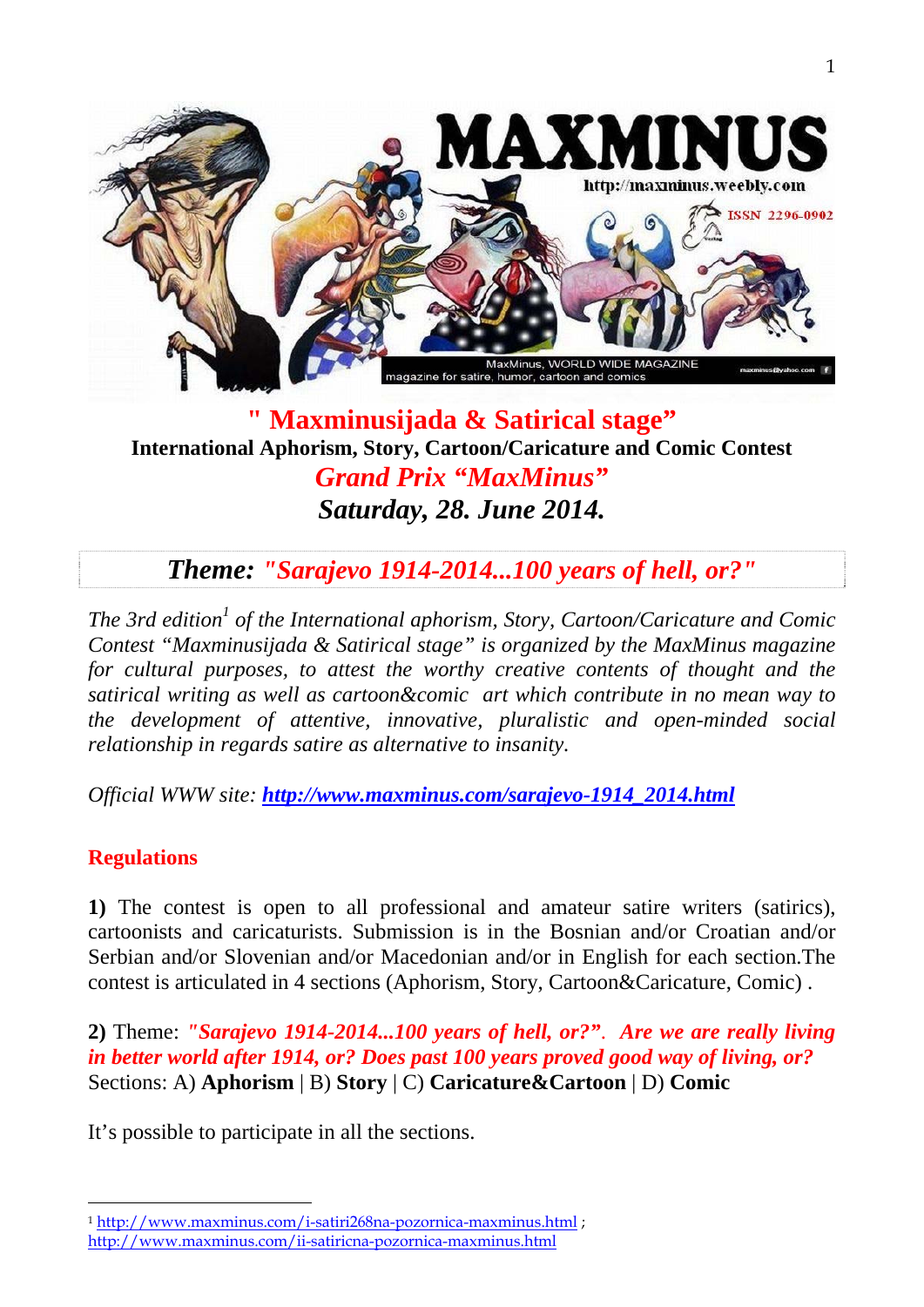**3)** Entries: **max. 3 works per each section**. The works must be original and accompanied by the author's photo or caricature, entry form and biography. Each work should bear the signature or mark of the author and name, surname, address, phone number and other data on the back.

The authors have to indicate the section for each work.

**4)** Size: **A4 (21 x 29,7 cm) for cartoon/caricature and size of 1 - 4 panels for Comic (recommended A3 or A4 format)**

**5)** For cartoon/caricature and comic section - Technique: **Free**. Common graphic and digital prints will be accepted but only if signed by the author. Copies of ink and pencil drawings are not applicable. **The works for all sections sent in digital form, by email or informatic devices, will not be considered for the awarding of prizes of The Grand Prix "MaxMinus";** the works will be taken into consideration only for the publishing in the special (one) issue of MaxMinus magazine. For story section no limited number of words per story.

**6)** Deadline: **May 28th, 2014** (the post-mark will be proof).

**7)** Prizes: the MaxMinus Jury will award the following prizes:

**Grand Prix** "MaxMinus" for the best work among the section -

- a) *Aphorism*  **E-book for the author (ISBN included), diploma, special WWW site for the author and special online edition/issue of MaxMinus magazine whole dedicated to the work of author until the end of 2014.;**
- b) *Story -* **E-book for the author (ISBN included), diploma, special WWW site for the author and special online edition/issue of MaxMinus magazine whole dedicated to the work of author until the end of 2014.;**
- c) *Caricature/Cartoon* **Online Caricature/Cartoon book for the author (ISBN included), diploma, special WWW site for the author and special online edition/issue of MaxMinus magazine whole dedicated to the work of author until the end of 2014.;**
- d) *Comic*  **Online comic book in given format for the author (ISBN included), diploma, special WWW site for the author and special online edition/issue of MaxMinus magazine whole dedicated to the work of authoruntil the end of 2014.;**

It will be given as award only 1<sup>st</sup> prize, but...will be Special Mentions for each section (Aphorism, Story, Caricature/Cartoon, Comic) – **diploma** 

**8)** Exhibition/Presentation of the all section awarded and participating works: **28.6.2014. – 05.7.2014., in Sarajevo (the place is hidden until one month prior to Exhibition/Presentation).**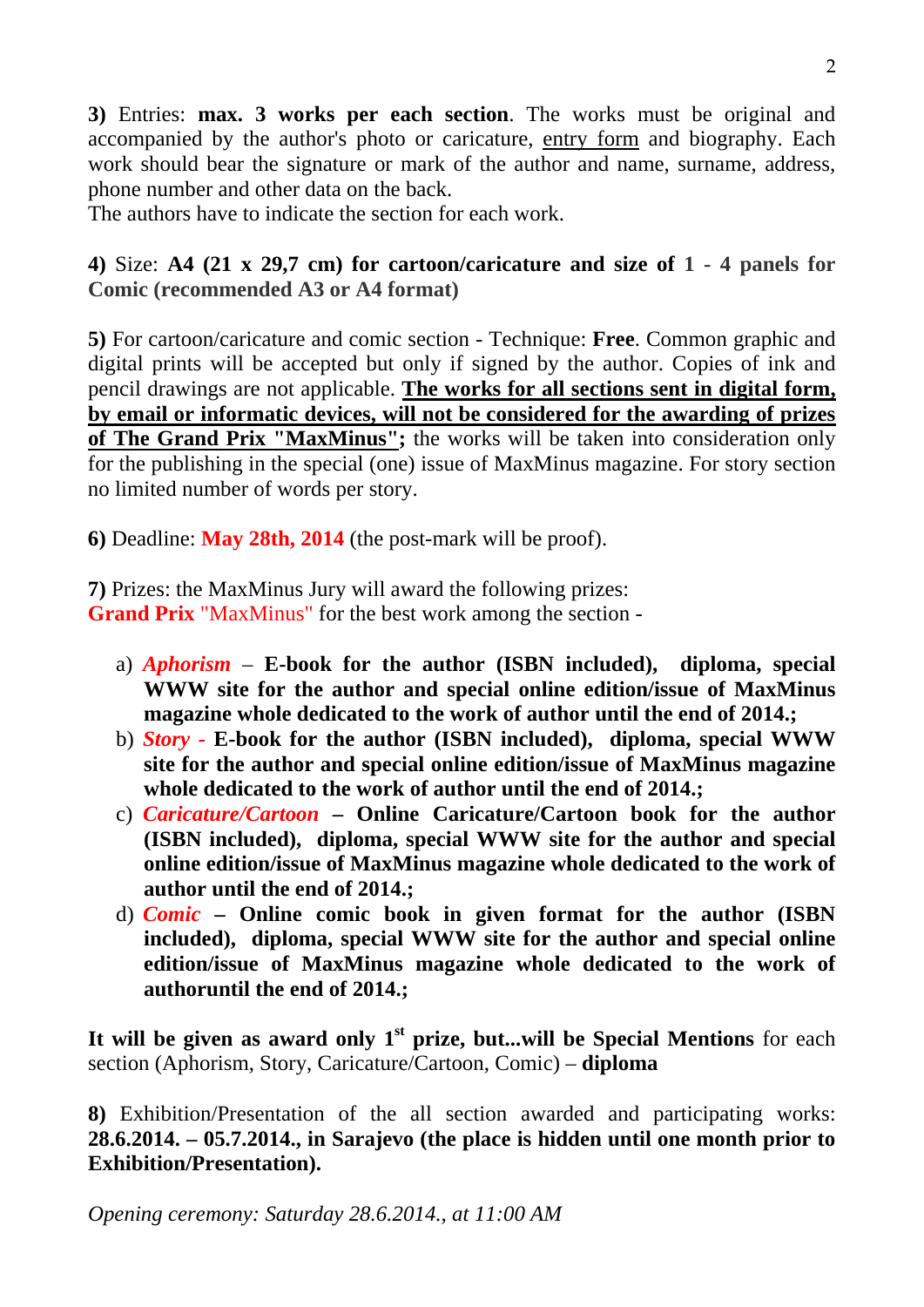All authors are attending the opening ceremony on their own risk/happiness.

**9)** Catalogue: each winner (per section) author will receive a copy (all sections included)

**10)** Property: the Organizer reserve the rights to reproduce the aphorisms, stories, cartoons/caricature and comics in catalogue, magazine, or posters to promote the Contest and to exhibit a selection of works in other locations in Bosnia and Herzegovina and other countries. None of works will be returned but will be included in the "MaxMinus Collection".

*By submitting the works, the author accepts the rules and regulations of the Contest and the decisions of the Jury.* 

The works should be sent to:

**Sabahudin Hadžialić Editor in chief of MaxMinus magazine Grbavička 32 71000 Sarajevo** 

**and/or (preferable)** 

**Dr. Wagner 18/II 70230 Bugojno** 

**Bosnia and Herzegovina**

**For further information** Phone  $+ 387 63 111 052$ E-mail: maxminus@yahoo.com WWW: http://www.maxminus.com/sarajevo-1914\_2014.html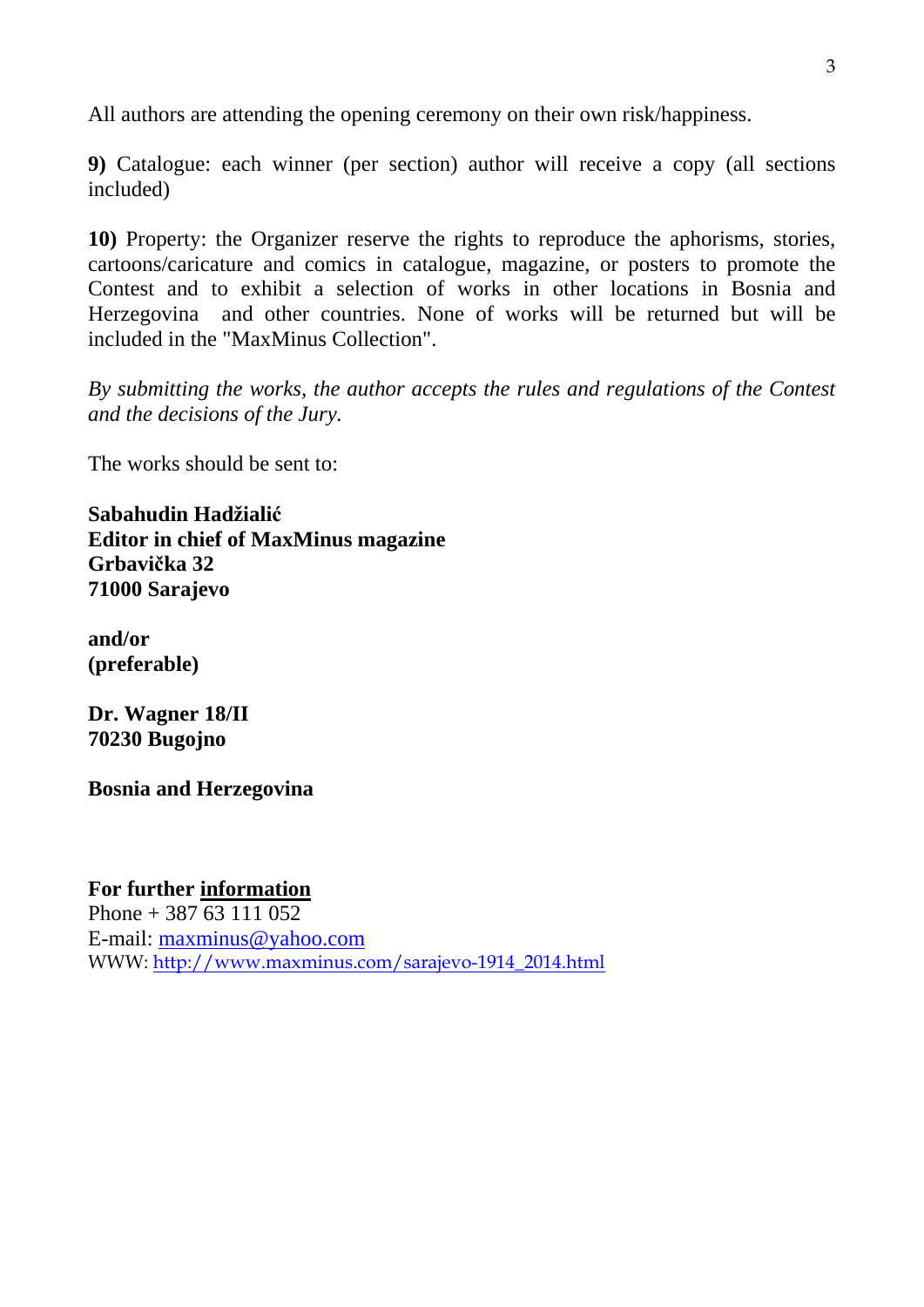

# **" Maxminusijada & Satirical stage" International Aphorism, Story, Cartoon/Caricature and Comic Contest**  *Grand Prix "MaxMinus" Saturday, 28. June 2014.*

ENTRY - FORM

| <b>SURNAME:</b> |                         |
|-----------------|-------------------------|
| NAME:           |                         |
| <b>ADDRESS:</b> |                         |
| POST CODE:      |                         |
| CITY:           |                         |
| <b>COUNTRY:</b> |                         |
| TELEPHONE:      |                         |
| E-MAIL:         |                         |
|                 | $\Box$ APHORISM SECTION |
|                 |                         |
|                 | $\Box$ STORY SECTION    |
| NUMBER OF WORKS | $\Box$ COMIC SECTION    |